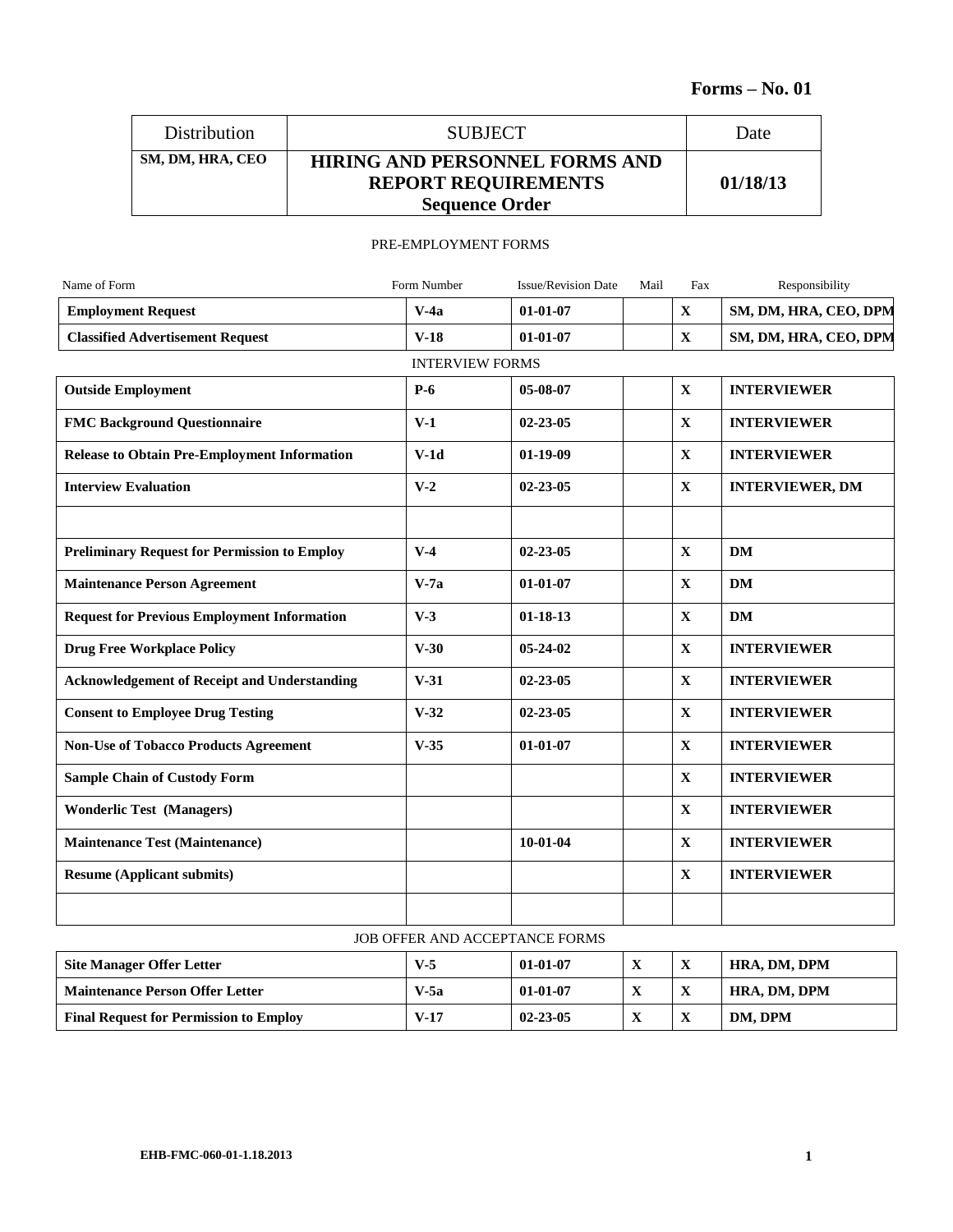| Distribution     | <b>SUBJECT</b>                                                                               | Date     |
|------------------|----------------------------------------------------------------------------------------------|----------|
| SM, DM, HRA, CEO | <b>HIRING AND PERSONNEL FORMS AND</b><br><b>REPORT REQUIREMENTS</b><br><b>Sequence Order</b> | 01/18/13 |

| Name of Form                                          | Form Number                 | <b>Issue/Revision Date</b> | Mail         | Fax          | Responsibility      |
|-------------------------------------------------------|-----------------------------|----------------------------|--------------|--------------|---------------------|
| <b>Petty Cash Custodian Agreement</b>                 | $A-6$                       | $02 - 23 - 05$             |              | $\mathbf{X}$ | <b>DM</b>           |
| <b>Petty Cash Transfer Agreement</b>                  | $A-6a$                      | $02 - 23 - 05$             |              | $\mathbf{X}$ | DM                  |
| <b>Site Manager Agreement</b>                         | $V-6$                       | $06 - 05 - 09$             |              | $\mathbf{X}$ | <b>DM</b>           |
| <b>Standard Operating Procedures Manual Book 1</b>    | $V-14a$                     | $01-01-07$                 |              | $\mathbf{x}$ | <b>DM</b>           |
| <b>Standard Operating Procedures Manual Book 2</b>    | $V-14b$                     | $01-01-07$                 |              | X            | <b>DM</b>           |
| <b>Master Forms Manual Receipt</b>                    | $V-15$                      | $02 - 23 - 05$             |              | $\mathbf{X}$ | <b>DM</b>           |
| 3560 Manual Receipt                                   | $V-15b$                     | $05 - 25 - 05$             |              | $\mathbf{X}$ | DM                  |
| <b>Employee Handbook Receipt</b>                      | $V-16$                      | $01 - 20 - 06$             |              | $\mathbf{X}$ | DM                  |
| <b>Paycheck Checklist</b>                             | V17a                        | $04 - 30 - 10$             | $\mathbf{X}$ | $\mathbf x$  | DM                  |
| <b>Verification of Commencement of Employment</b>     | $V-19$                      | $02 - 23 - 05$             | $\mathbf{x}$ | $\mathbf{X}$ | DM                  |
| <b>Employment Procedures and Forms Manual Receipt</b> | $V-22a$                     | $02 - 23 - 05$             |              | $\mathbf{x}$ | DM                  |
| <b>Internet and E-Mail Use Policy</b>                 | $V-27$                      | $11 - 28 - 00$             | $\mathbf{X}$ | $\mathbf{X}$ | SM, DM              |
| <b>Direct Deposit Agreement</b>                       | $V-33$                      | $1 - 20 - 06$              | $\mathbf{X}$ | $\mathbf{X}$ | <b>DM</b>           |
|                                                       |                             |                            |              |              |                     |
|                                                       | LIVE ON SITE EMPLOYEE FORMS |                            |              |              |                     |
| <b>Tenant Certification RD 3560-8</b>                 | $C-1$                       | 08-11                      |              | $\mathbf{X}$ | <b>EMPLOYEE, DM</b> |

# DAY OF HIRE FORMS

| <b>Tenant Certification RD 3560-8</b> | $C-1$  | $08-11$        | л | <b>EMPLOYEE, DM</b> |
|---------------------------------------|--------|----------------|---|---------------------|
| <b>Move-In Inspection</b>             | $L-11$ | 06-01-96       | X | <b>EMPLOYEE, DM</b> |
| <b>Employee Addendum to Lease</b>     | $V-12$ | $02 - 23 - 05$ | X | <b>EMPLOYEE, DM</b> |
| <b>Employee Utility Addendum</b>      | $V-13$ | $02 - 23 - 05$ | л | <b>EMPLOYEE</b>     |

## GENERAL EMPLOYMENT FORMS

| Name of Form                                  | Form Number | <b>Issue/Revision Date</b> | Mail         | Fax          | Responsibility      |
|-----------------------------------------------|-------------|----------------------------|--------------|--------------|---------------------|
| <b>Leasing Report</b>                         | $S-22$      | $02 - 15 - 05$             |              | $\mathbf{X}$ | SM, DM              |
| <b>Resident File Review Verification Form</b> | $P-2a$      | $08-01-03$                 |              | X            | SM, DM              |
| <b>Personnel Action Notice</b>                | $P-3$       | $01 - 20 - 06$             | X            | $\mathbf{X}$ | <b>EMPLOYEE, DM</b> |
| <b>Emergency Absence Information</b>          | $P-3a$      | $02 - 23 - 05$             | X            | $\mathbf{X}$ | EMP, DM, DPM        |
| <b>Expense Report</b>                         | $P-4$       | 08-04-08                   |              | $\mathbf{X}$ | EMP, DM, DPM        |
| <b>Request for Outside Employment</b>         | <b>P-6</b>  | 05-08-07                   | $\mathbf{X}$ | X            | EMP, DM, DPM        |
| <b>Contact and Improvement</b>                | $P-7$       | $05-01-02$                 | X            | $\mathbf{X}$ | EMP, DM, DPM        |
| <b>Employee Warning Notice</b>                | $P-8$       | $03 - 30 - 01$             | X            | X            | EMP, DM, DPM        |
| <b>Time Away Property</b>                     | $P-9$       | $08-01-08$                 | X            | X            | EMP, DM, DPM        |